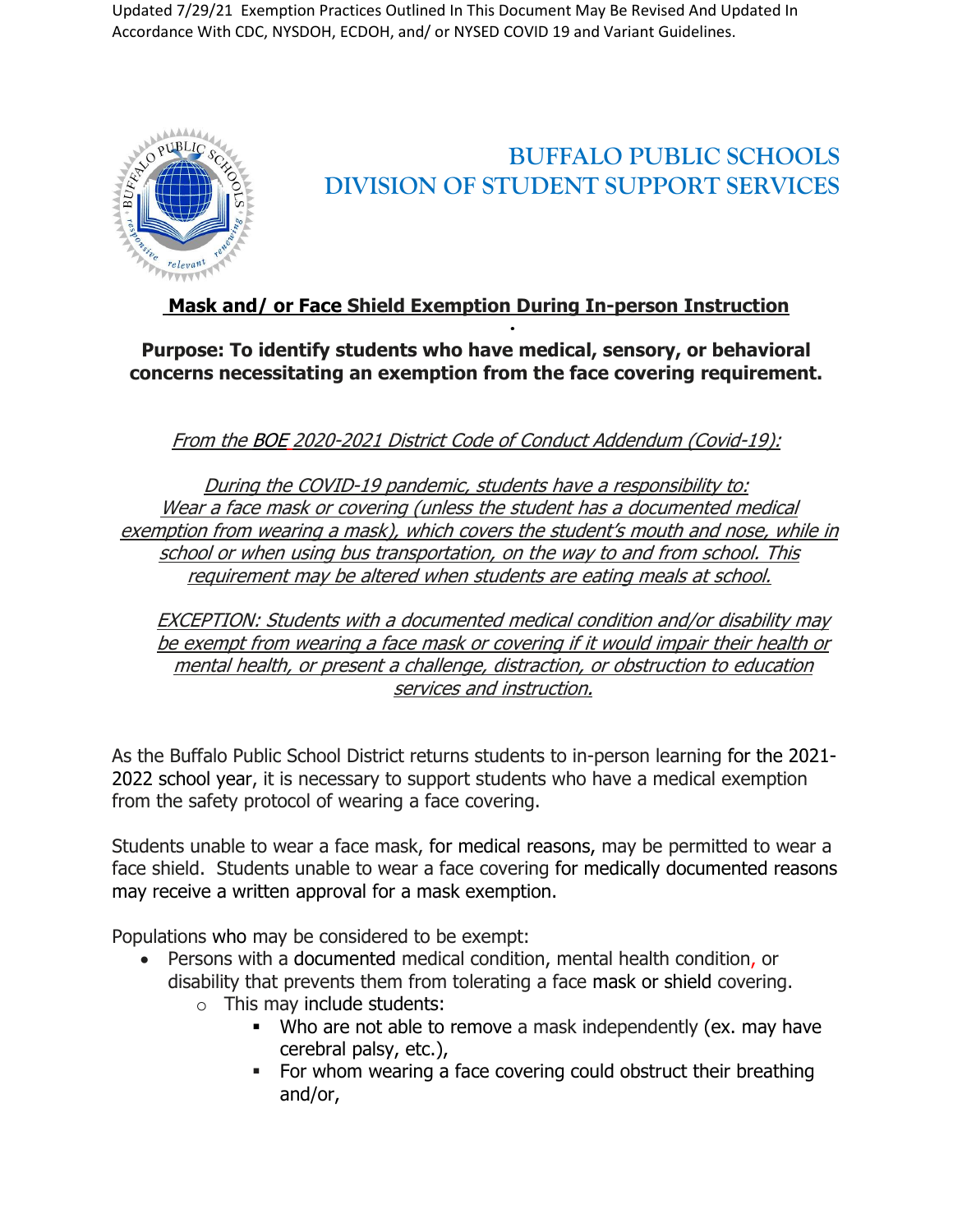• That are hearing impaired or communicating with a person who is hearing impaired, where the ability to see the mouth is essential. (Note: a face shield or mask with a clear mouth must be considered before moving to an exemption.)

Considerations:

- Principals and the School's Nurse will be informed of all approvals for mask exemptions.
- Families will notified, via the Division of Student Support Services, of all approvals and non-approvals for mask exemptions.
- All requests for medical exemptions will be considered on an individual basis.
- The parent/ caregiver will be required to provide:
	- $\circ$  Up to date (within 60 days) signed medical documentation on doctor's letterhead including stating the specific diagnosis (reason) why the student must be considered for a mask face shield exemption. The signature must be from a practicing: Licensed Independent Practitioner (LIP) including a Doctor of Medicine (MD), Doctor of Osteopathic Medicine (DO), Physician Assistant (PA) or a Certified Nurse Practitioner (CNP).
	- $\circ$  It should also state if they are able to wear a face shield as an alternative and if not, the reason why. The LIP must be someone who provides ongoing care for the child.
- Documentation will be reviewed by a Medical Advisory Team and/or Legal Counsel to determine if the mask exemption will be granted.
- Approved students will be provided a mask exemption pass so that others are aware of their approved mask exemption.
- The vast majority of students with an underlying medical condition/disability including asthma can safely wear a mask.

## **The Buffalo Public Schools retains the right to revert to a universal masking policy at any point deemed necessary.**

References:

[https://www.governor.ny.gov/sites/default/files/atoms/files/Pre-](https://www.governor.ny.gov/sites/default/files/atoms/files/Pre-K_to_Grade_12_Schools_MasterGuidance.pdf)K to Grade 12 Schools MasterGuidance.pdf

https://www.cdc.gov/coronavirus/2019-ncov/prevent-getting-sick/cloth-face-coverguidance.html#evidence-effectiveness